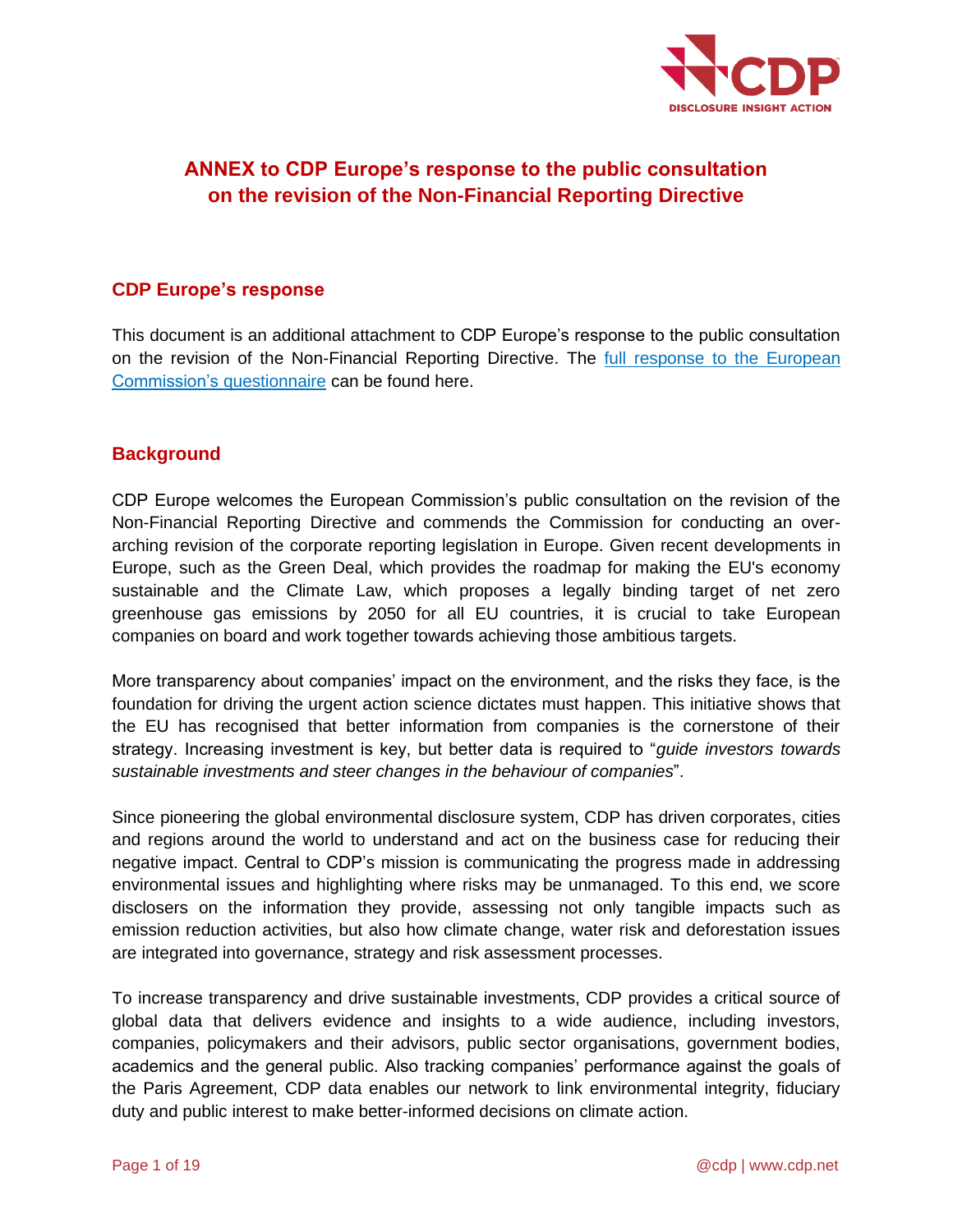

### **Section 1 - Quality and scope of non-financial information to be disclosed**

#### **Regarding the quality and scope of non-financial information we recommend the following key actions:**

- Strengthen 'inside-out' disclosures by mandating all companies to disclose their longterm transition plans towards a temperature goal in line with the latest science (IPCC), water-secure and deforestation-free scenarios, as well as their dedicated strategies, approaches and timelines for pursuing climate and natural resources neutrality.
- Apply the TCFD's recommendations to a broader perspective of natural capital and specify "environmental matters" to include climate change mitigation and adaptation, water security and pollution and commodity-driven deforestation and land use as a minimum, possibly referencing the environmental objectives of the EU Taxonomy Regulation.
- Strengthen 'outside-in' governance disclosures by incorporating TCFD recommended disclosures on Governance (describe the board's oversight of climate- [and natural capital-] related risks and opportunities and describe management's role in assessing and managing climate- [and natural capital-] related risks and opportunities) into the 'corporate governance statement' in Article 20 and in the non-financial statement in 19a and 29a of the Accounting Directive
- Strengthen linkages between non-financial and financial information and between the 'inside-out' and 'outside-in' perspective to ensure better disclosure of non-financial and financial impacts with a forward-looking perspective by incorporating TCFD recommended disclosures (climate and natural capital) on Strategy, Risk Management, Metrics and Targets into the NFRD.
- Make reporting in the management report mandatory by removing the exemption to allow the non-financial statement to be reported outside the management report.

#### **Question 1: To what extent do you agree or disagree with the following statements about possible problems with regard to non-financial reporting?**

Lack of comparability – the Directive allows non-financial information to be reported by companies outside the management report and up to 6 months later. This creates reporting inconsistencies, making it difficult for key audiences such as investors to perform comparative analyses and integrate this information into investment decisions. While the non-binding guidelines on non-financial reporting have been revised in 2019 to integrate the recommendations of the Task Force on Climate-related Financial Disclosures (TCFD) and to stimulate companies to include their non-financial statements into the company's management report, they are still non-exhaustive and non-binding. A [2018 report by CDP and CDSB](https://cdsb.net/sites/default/files/cdsb_nfrd_first_steps_2018.pdf) found, that the guidelines have not found widespread adoption. Reporting material non-financial information in annual reports allows investors to assess the relationship between specific nonfinancial matters and an organisation's overall strategy, performance and prospects. As a result, a more holistic picture of the inter-relationships between factors that affect their ability to create value is provided.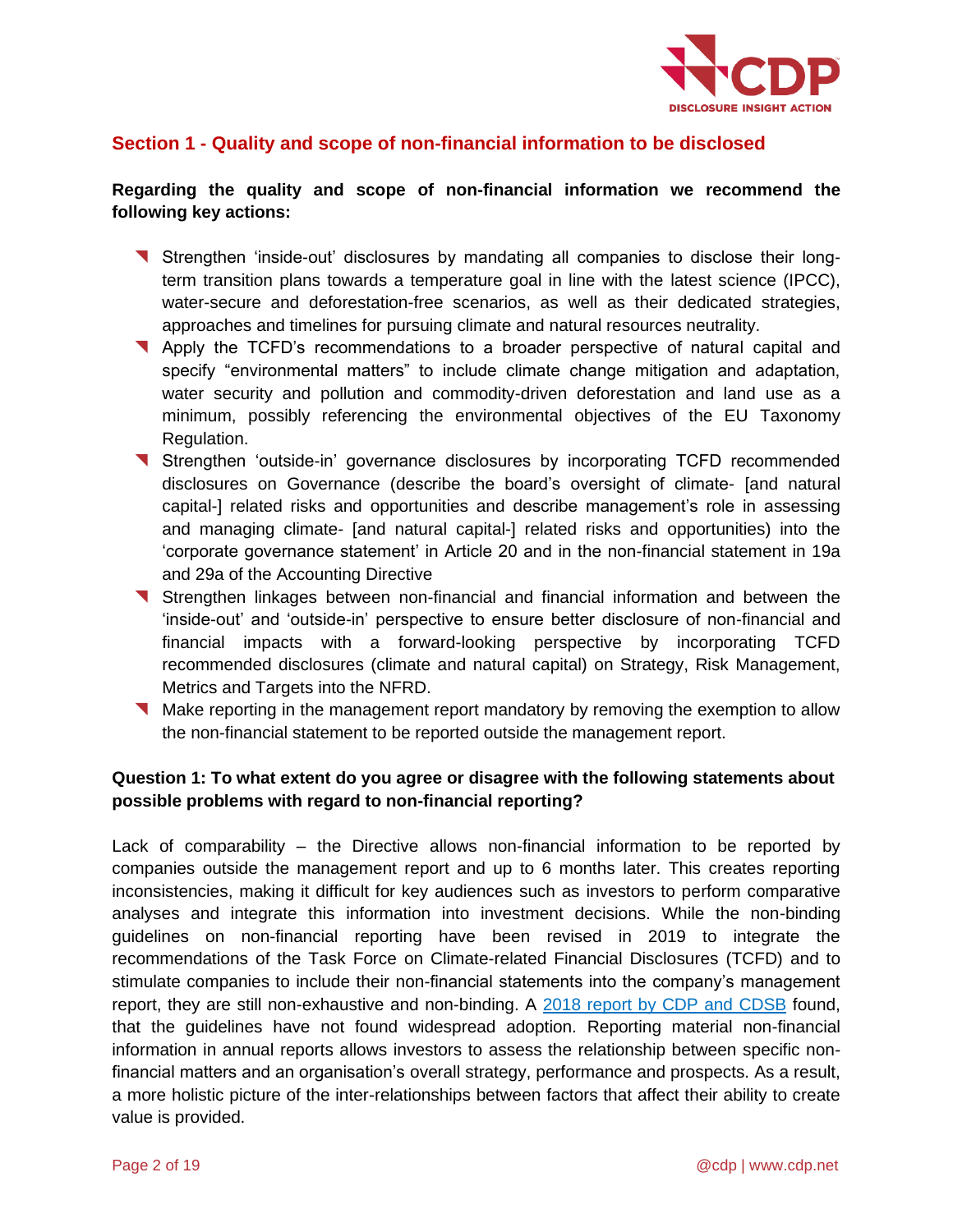

Inconsistencies between the national transpositions of EU law resulting in differences between EU Member States' ambition levels for regulation, are striking differences among companies' ambition levels and the implementation of actions towards EU and national climate and environmental objectives. Alignment of reporting obligations should reduce the overall reporting burden and create a level-playing field, while allowing for all necessary information to be disclosed by companies.

Lack of clarity and relevance – the Directive does not require companies to disclose enough relevant information. Board oversight of environmental information such as climate change and natural capital as well as scenario analysis, climate-related financial risk and opportunity criteria around governance, strategy, risk management, and metrics and targets are not disclosure obligations under the NFRD. While the NFRD's intention is to cover climate under the auspices of "environmental matters", this ambiguity has created uncertainties for preparers and inconsistences in reporting practice when comparing disclosures, as shown throughout the findings in [CDP and CDSB's "First steps" report.](https://cdsb.net/sites/default/files/cdsb_nfrd_first_steps_2018.pdf)

#### **Additional Information on Key Performance Indicators (KPIs)**

There is a need to guide companies in reporting against clearly defined climate change metrics and key performance indicators (KPIs) at European level. Italy and France have specified what information should be reported in relation to the various ESG factors, whereas the UK and Germany as well as most other Member States have implemented a word-for-word transposition of the basic general requirements of the NFRD. There is a risk, as a result, that a multitude of KPIs are used across companies in different countries, complicating comparative analysis.

While more specificity in KPIs would make comparative analysis significantly easier, it is important to strike a balance between specificity and flexibility. Given that each business is unique and comprises of a multitude of business activities with varying ESG risks and opportunities, it is important to ensure that companies have the ability to report a true and complete picture of their business. As such, it is important to take into considerations specific to each sector or industry.

In line with the existing and emerging climate change and environmental regulation, established corporate disclosure frameworks such as CDP, climate change metrics and KPIs are readily available and are already being used by investors today. At a minimum, a set of metrics and KPIs that are key to measure and track corporate performance against the Paris Agreement should be implemented into reporting requirements for companies.

#### **KPIs on GHG emissions target**

For the EU to achieve its 2030 and 2050 climate targets, it will be fundamental to maintain an accurate picture of GHG emissions by European companies. Even more important will be to understand how corporate GHG emissions are likely to evolve in the medium to long-term. A key component in this regard is to have information on corporate GHG absolute emissions targets. However, as evidence suggests, this data is currently not sufficiently available.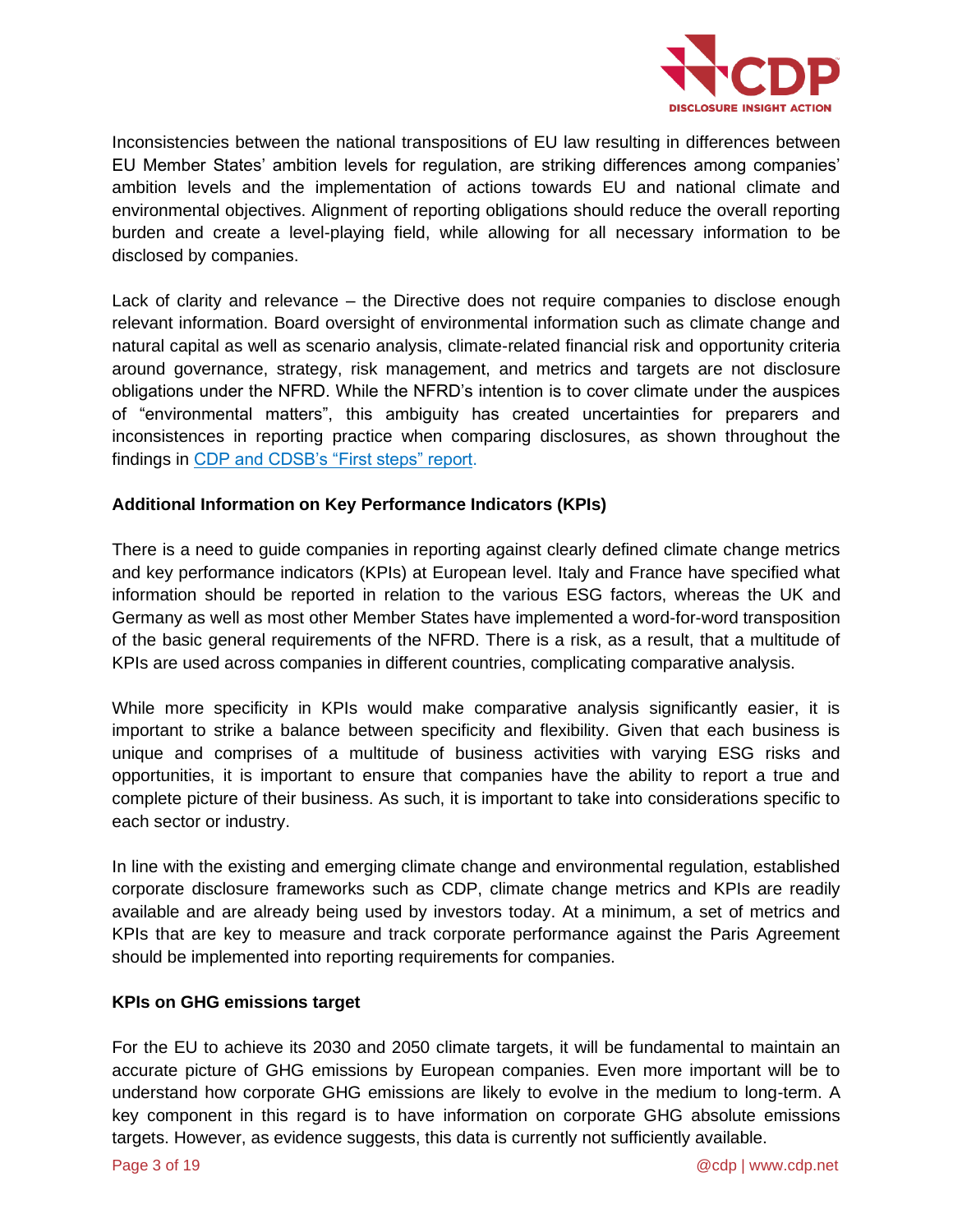

An initial review following the adoption of the NFRD was carried out by the Climate Disclosure Standards Board (CDSB) and CDP in 2018 in the "First Steps Report". The information contained in the management reports of a core sample of 80 companies from the UK, France and Germany was analysed and, where possible, compared with the information provided by a control group of 500 companies. The report found that only 39% of core sample companies fully reported their Scope 1, 2 and 3 GHG emissions and only 41% stated emissions targets.

An analysis of the 2019 CDP responses of 882 companies from 25 European countries reveals that from 704 companies who reported active targets, 34% had an absolute reduction target, 37% an intensity target and 29% reported both intensity and absolute targets. The data further revealed that 65% of absolute targets were short-term (expiring between 2020-2025), and 35% of companies with absolute targets had in place long-term targets beyond 2025.

Setting a science-based target means companies adhere to the SBTi criteria, which require them to disclose of a full GHG emissions inventory (Scope 1, 2 and 3 GHG emissions) along with detailed target information and to set ambitious medium-term targets that lead to absolute emissions reductions. The recent SBTi status report shows a relatively strong adoption of SBTs by European companies compared to their global peers: 409 companies headquartered in Europe (out of the 840 total) had joined the SBTi by March 2020, of which 170 had already had their targets approved by the initiative.

A new mandatory disclosure of GHG emissions targets under the NFRD might not automatically lead to more companies setting targets in line with climate science. However, the strength of the SBTi in Europe means that European companies can already draw on many existing bestpractice examples and expertise to help them along this important path. Moreover, public scrutiny on high impact companies' transition planning is set to increase. Mandatory target setting could create a stronger incentive for them to consider setting ambitious science-based targets.

CDP Europe recommends the Commission to consider amending the NFRD in the following regards to allow for the development, by means of delegated acts, of binding measures providing for:

- **Key general principles underpinning high-quality non-financial information, including** guidance on the assessment of materiality and on the provision of forward-looking ESG information over a reasonably extended time horizon, and
- a limited set of specific disclosure requirements, including indicators and relevant targets to address the different requirements for each of the non-financial matters envisaged by the NFRD.

More specifically, CDP Europe recommends that the specific disclosure requirements of the amended NFRD include the following Key Performance Indicators (KPIs) and further guidance from the Commission's guidelines on non-financial reporting (supplement on reporting climaterelated information):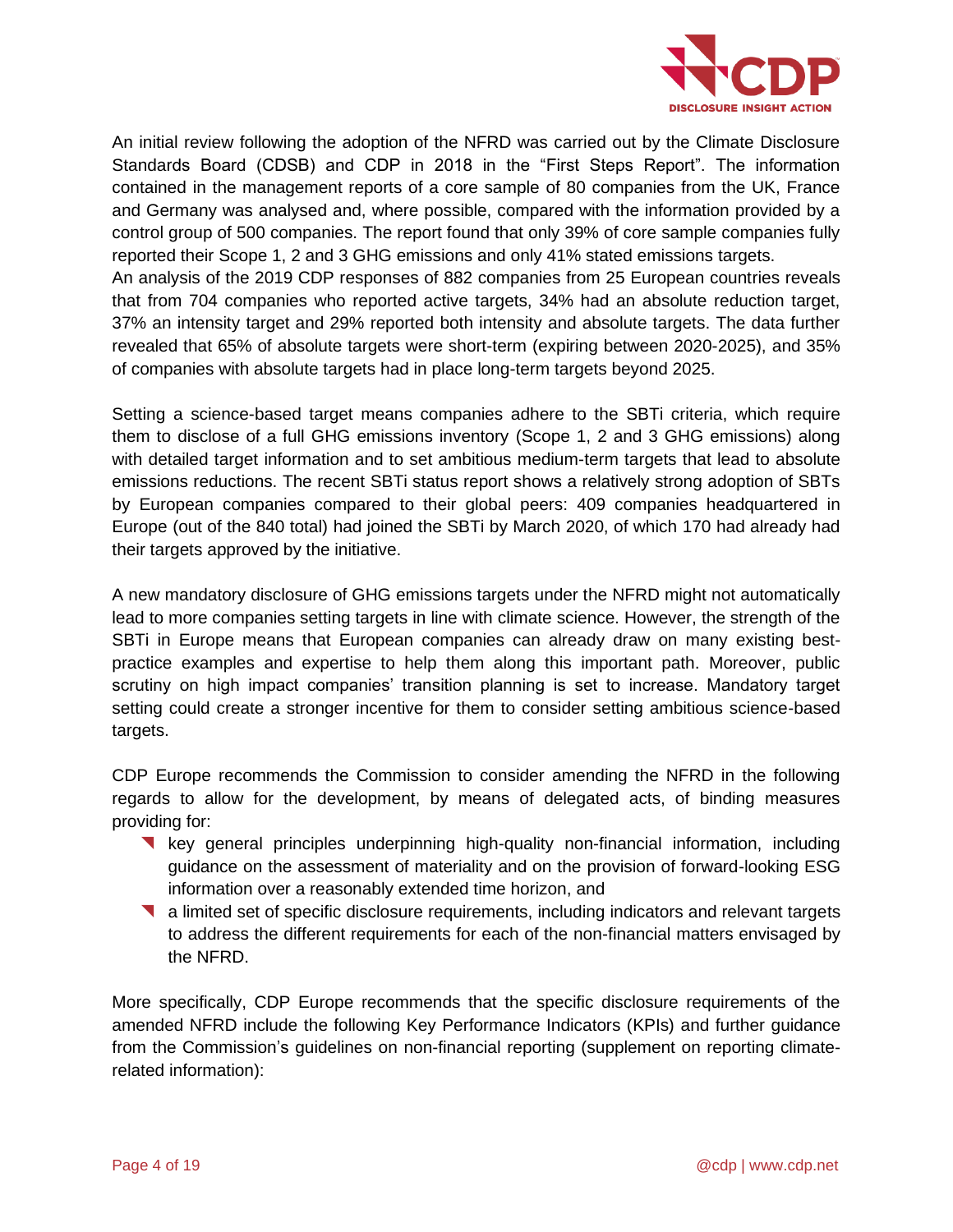

#### Recommended KPIs

- 1) **GHG absolute emissions target (in metric tons CO2e achieved or % reduction), from base year**, including
	- a requirement to set targets for 2025 or 2030 and to review them every five years, and
	- a description of whether their target(s) relate(s) to their Scope 1, Scope 2 and/or Scope 3 GHG emissions either in full or in part.
- **2) Direct GHG emissions from sources owned or controlled by the company (Scope 1, in metric tons CO2e),** including
	- the % of emissions for which reliable data have been collected and the % of emissions that have been estimated,
	- the reasons why reliable data could not be collected for a proportion of the emissions and
	- the methodology used to estimate the proportion of emissions for which reliable data could not be collected.
	- a breakdown of Scope 1 GHG emissions by country or region (including the EU), by business activity, and by subsidiary.
- **3) Indirect GHG emissions from the generation of acquired and consumed electricity, steam, heat, or cooling (collectively referred to as "electricity") (Scope 2, in metric tons CO2e),** including
	- whether there are any sources (e.g. facilities, specific GHGs, activities, geographies, etc.) of Scope 2 GHG emissions within their selected reporting boundary for which GHG emissions could not be collected or estimated, and the reasons for this.
	- a breakdown of Scope 2 GHG emissions by country or region (including the EU), by business activity, and by subsidiary.
- **4) All indirect GHG emissions (not included in Scope 2) that occur in the value chain of the reporting company, including both upstream and downstream emissions (Scope 3, in metric tons CO2e)** including
	- a requirement not to exclude any activity that would compromise the relevance of the reported Scope 3 GHG emissions inventory.

CDP Europe believes that a mandatory disclosure of these KPIs under an amended NFRD will lead to more complete and accurate data on corporate GHG emissions and emissions targets. With further innovation currently under way, it will soon be possible to translate this data into medium and long-term temperature trajectories. This will enable companies, financial markets, policy makers and other stakeholders to better measure their expected degree of future alignment with EU climate goals and to continuously monitor their progress.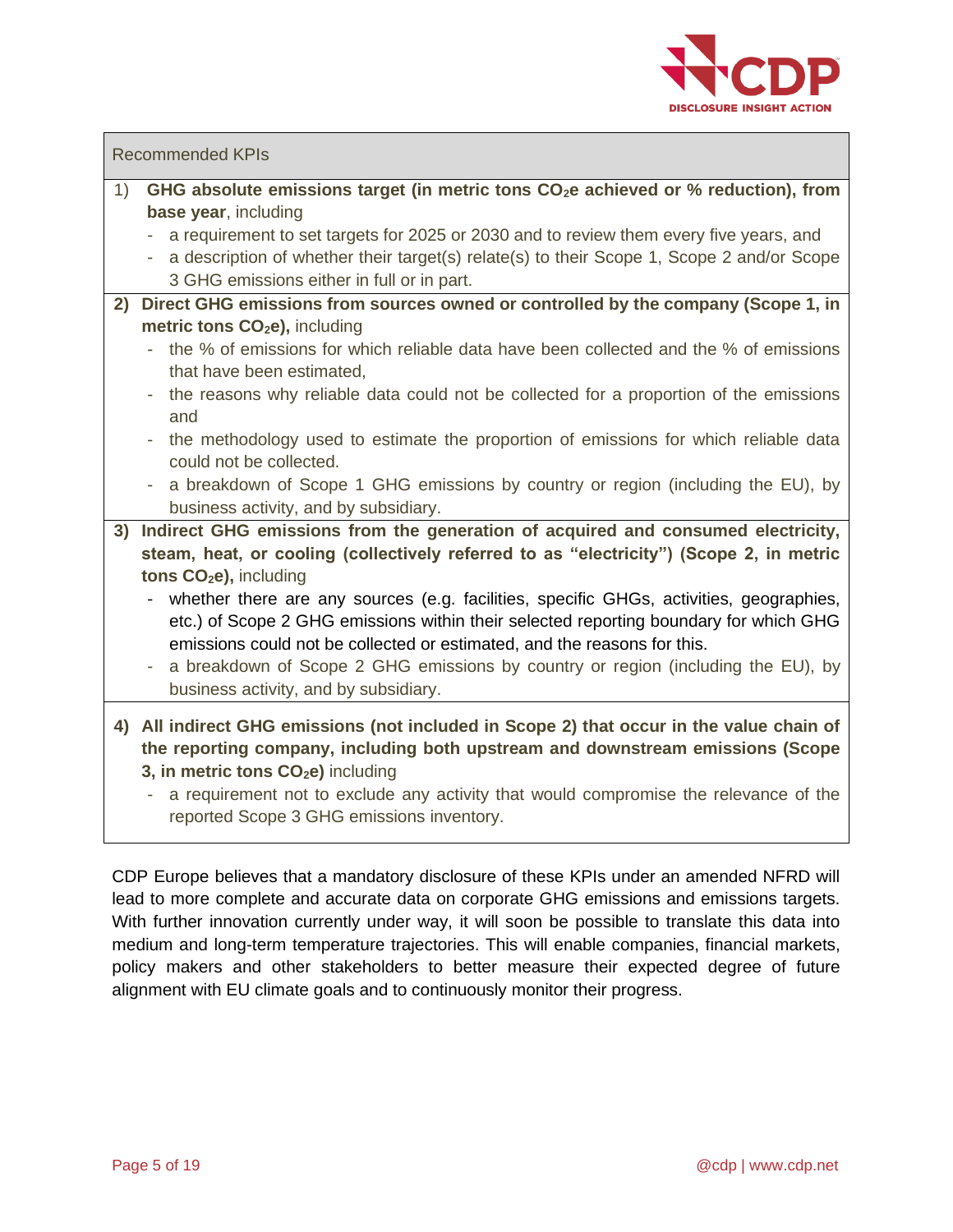

Five specific benefits can arise from a mandatory disclosure of GHG emissions and targets. Taken together, these can significantly increase the likelihood of achieving EU climate targets:

- **Improving the impact of the Disclosure Regulation:** Only complete and accurate data on corporate GHG emissions and related targets will allow investors to fully integrate climate risk factors into investment processes. Meaningful disclosure by investors on climate risks of financial products will rest on high quality, past and forward-looking data.
- **More ambitious target setting by European companies:** Companies and their stakeholders will be better able to benchmark corporate emissions reduction ambitions. The higher peer pressure can incentivise companies to set more ambitious emissions targets as the business case for doing so will strengthen. Already today, companies report multiple [business cases from setting science-based targets,](https://sciencebasedtargets.org/case-studies-2/) ranging from improved risk management, better sustainability communication, a stronger supply chain engagement process and higher employee satisfaction.
- **Strengthening low-carbon transition financing:** More comparable, forward-looking data is often seen as a barrier to sustainable investing. High quality data on GHG emissions and targets will close this gap and create transparency over the longer-term transition planning of companies. This is particularly important across high impact sectors, where companies with ambitious goals need substantial amounts of private capital to manage the transition to a low-carbon business model.
- **Supporting more effective climate policies**: Accurate data on corporate GHG emissions allows policy makers to better assess the actual and expected effects of carbon pricing policies across economic sectors. Furthermore, information on corporate ambition for reducing emissions and the ability to track progress against targets enables policy makers to identify transition gaps and to better design appropriate policies, particularly across high impact sectors.
- **Improving the impact of the Taxonomy Regulation**: Information on economic sustainable activities is more decision useful if viewed in context of a GHG emissions target. For example, data users can better assess capital expenditures in economic sustainable activities if the expected temperature pathway based on reported emissions target data is also known.

### **Question 2: Do you consider that companies reporting pursuant to the NFRD should be required to disclose information about other non-financial matters in addition to those currently set-out in Article 19a?**

| Please specify which other non-financial matters |                                                                                                                                                                                                                                                                       |  |  |  |
|--------------------------------------------------|-----------------------------------------------------------------------------------------------------------------------------------------------------------------------------------------------------------------------------------------------------------------------|--|--|--|
| Other non-financial<br>matter $#1$               | Climate change mitigation and adaptation, water security and<br>pollution and commodity-driven deforestation and land use should be<br>specified as a minimum and a reference could be made to the<br>environmental objectives defined in the EU Taxonomy Regulation. |  |  |  |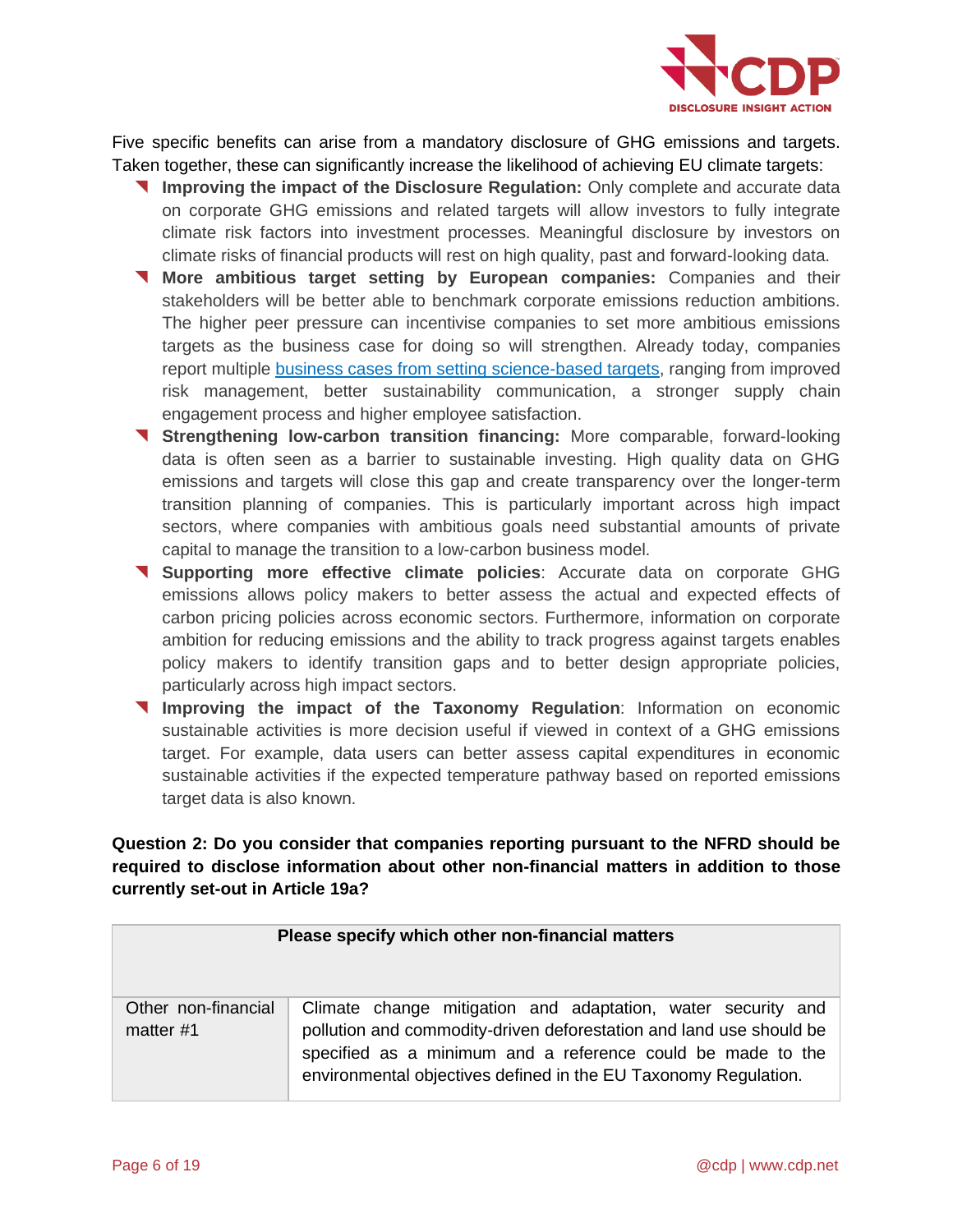

| Other non-financial<br>matter $#2$ | Suggested wording option 1: [ i environmental impact and<br>dependencies across all natural capitals, in particular regarding<br>climate change, water security and quality, and commodity-driven<br>deforestation and land use] |
|------------------------------------|----------------------------------------------------------------------------------------------------------------------------------------------------------------------------------------------------------------------------------|
| Other non-financial<br>matter #3   | Suggested wording option 2: [ i environmental impact and<br>dependencies across the climate and environmental objectives<br>defined in the EU Taxonomy Regulation]                                                               |

**Question 3: Are there additional categories of non-financial information related to a company's governance and management procedures, including related metrics where relevant, (for example, scenario analyses, targets, more forward-looking information, or how the company aims to contribute to society through its business activities) that companies should disclose in order to enable users of their reports to understand the development, performance, position and impacts of the company?**

The current NFRD disclosure requirements do not yet serve the needs of financial sector companies to integrate evidence-based sustainability and risk criteria into their decision-making processes. Corporate reporting on sustainability issues needs to serve investors and stakeholders by assessing companies' long-term value creation and their exposure to long-term risks. Only high-quality, consistent disclosure of long-term sustainability risks across the entire investment and lending chain enables investors to engage with company boards on sustainability issues and to drive sustainability in business operations. To be useful, disclosures must systematically account for the actual contribution of investments and capital allocation decisions in achieving environmental and societal goals, set out by the European Green Deal and the Paris Agreement. Investors with fiduciary duties that require them to ensure long-term, low-risk investment strategies do not encounter sufficient information on long-term climate and environmental-risk mitigation and adaptation strategies of the companies they invest in. Climate and environmental risks or opportunities that are unlikely to materialize over the next few years, but could be significant over longer horizons, tend to be under-priced or underappreciated by investors.

To make the information usable for investors and to hold companies' boards accountable for their performance regarding environmental matters, there needs to be a requirement that all financially material climate and other natural capital information is published in mainstream financial reports, as recommended by the TCFD, and not in separate non-financial reports. Also "consideration should be given to the linkage between scenario analyses performed to assess the resilience of an organisation's strategy to climate-related risks and opportunities (as suggested in the TCFD recommendations) and assumptions underlying cash flow analyses used to assess asset (e.g., goodwill, intangibles, and fixed assets) impairments".

The TCFD recommendations provide valuable guidance on effective and efficient reporting of material information associated with climate change in particular. Implementing the TCFD recommendations within the NFRD would support an appropriate level of reporting on these matters.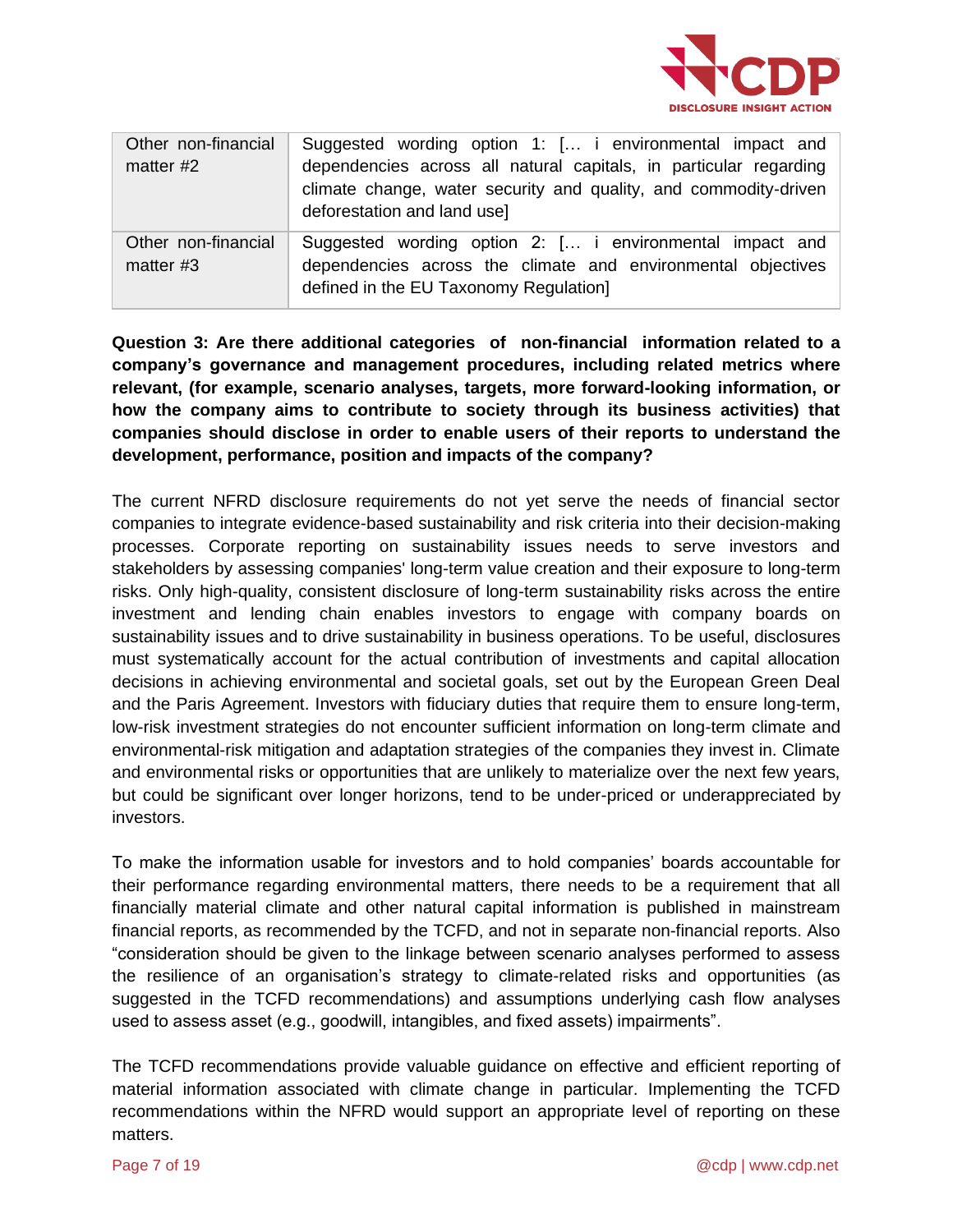

| Please specify additional categories of non-financial information |                                                                                                                                                                                                                                                                                                                                                                                                                                        |  |  |  |
|-------------------------------------------------------------------|----------------------------------------------------------------------------------------------------------------------------------------------------------------------------------------------------------------------------------------------------------------------------------------------------------------------------------------------------------------------------------------------------------------------------------------|--|--|--|
| Additional category<br>of non-financial<br>information #1         | <b>Targets:</b> including a quantitative and qualitative description, with<br>special focus on dedicated strategies, approaches and timelines for<br>pursuing climate and natural resources neutrality (for GHG emission<br>reduction targets, see the new EU Commission non-binding<br>guidelines for reporting climate-related information (KPI section).                                                                            |  |  |  |
| Additional category<br>of non-financial<br>information #2         | <b>Investments &amp; expenditures:</b> forward-looking CapEx/OpEx and/or<br>R&D expenditures on activities that contribute to sustainable<br>development (incl. EU Taxonomy).                                                                                                                                                                                                                                                          |  |  |  |
| Additional category<br>of non-financial<br>information #3         | <b>Scenario analysis</b> (stress testing) of medium to long<br>term<br>sustainability issues on business performance. (Note: This will likely<br>result in unbalanced information as companies feel disincentivized to<br>disclose risks / negative information. This issue should be considered<br>either through the NFRD or other means). Companies need to be<br>incentivized to disclose negative results from scenario analysis. |  |  |  |

#### **Question 6: How do you find the interaction between different pieces of legislation?**

Lack of interaction between different pieces of legislation – all existing requirements, notable under the NFRD regarding environmental issues, are necessary. However, they are not yet fully "fit for purpose". This is due to shortcomings that prevent investors from being able to link the information reported by companies under the NFRD to their own new disclosure requirements. For example, investors are not able to assess whether a company's business model and impact contribute to the environmental objectives that will be set out in the EU framework to facilitate sustainable investment (EU Taxonomy), while not harming any of the objectives. For the NFRD to serve as the disclosure requirement for companies, it is important it also covers the six environmental objectives of the EU Taxonomy Regulation.

In a mapping of [the 'Actions'](https://6fefcbb86e61af1b2fc4-c70d8ead6ced550b4d987d7c03fcdd1d.ssl.cf3.rackcdn.com/cms/reports/documents/000/004/725/original/SFAP_CDP_Mapping_Final_latest_April2020.pdf?1588673352) under the Sustainable Finance Action Plan and CDP's disclosure system and the data analysis, tools, metrics and initiatives offered by CDP to implement, and go beyond, the regulatory requirements, CDP shows how to spearhead sustainability leadership. The document provides information to CDP stakeholders on policies under the 'Actions' of the Action Plan, describing the purpose, scope, disclosure requirements and place of reporting, among other information, in a consistent structure that can allow disclosing entities to interconnect their disclosure requirements and develop synergies in reporting under several policies. It also supports policymakers in understanding the gaps, overlaps and how to improve interaction.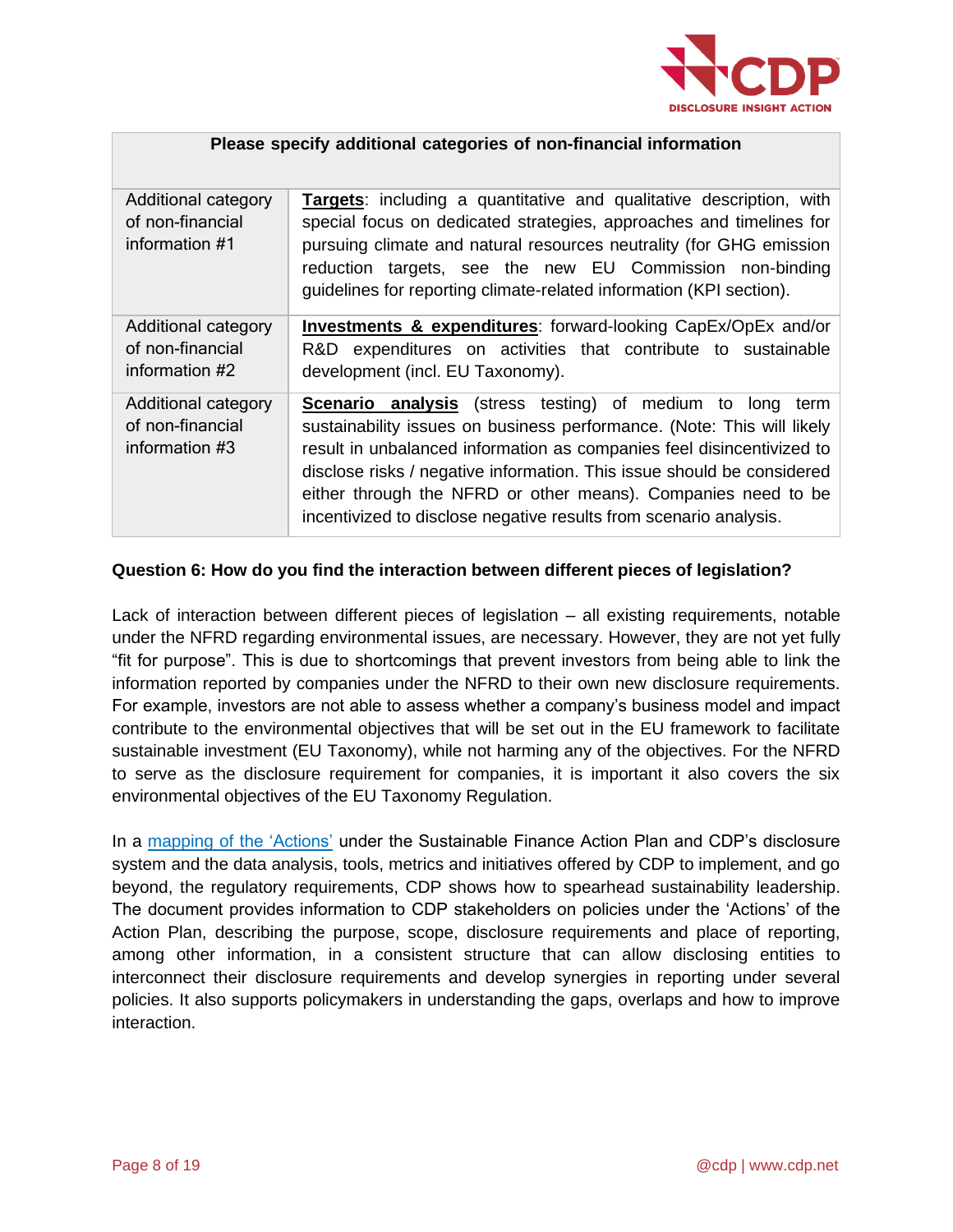

# **Section 2 - Standardisation**

In regard to its proposal to develop a European standard and clearly define what information companies should report and how such information should be prepared and presented, the European Commission is right to be proactive. A public standard is important for ensuring that the long-term risks and impacts of climate change and environmental degradation – both economic and societal – are as universally measured and managed as possible. And achieving public consensus over the key information needed to deliver a climate neutral, resource-secure economy will ensure that the long-term, complex and systemic non-financial risks are wellpriced by the market, and that the societal benefits of mitigation and adaptation can be welljudged.

**Question 10.2: Please specify which other standard(s) or framework(s) you consider, applied on their own, would resolve the problems identified while also enabling companies to comprehensively meet the current disclosure requirements of the NFRD, and to what extent.**

| Name of other standard or framework |                                                                   | <b>Please rate</b> |
|-------------------------------------|-------------------------------------------------------------------|--------------------|
|                                     |                                                                   | from 1 to 4        |
| Other                               | To a reasonable extend for disclosure requirements of the         | 3                  |
| standard or                         | NFRD in regard to climate change, water security and              |                    |
| framework                           | commodity-driven deforestation. CDP's global disclosure           |                    |
| #1                                  | system facilitates the above-mentioned standards and other        |                    |
|                                     | frameworks regarding environmental information plus TCFD as       |                    |
|                                     | CDP questionnaires reflect the double-materiality perspective:    |                    |
|                                     | Information necessary for understanding impacts of the company    |                    |
|                                     | («inside-out») on the environment and information necessary for   |                    |
|                                     | understanding position, performance and development of the        |                    |
|                                     | company regarding climate change and environmental                |                    |
|                                     | degradation («outside-in»).                                       |                    |
|                                     | Among CDP's key capacities are global consistency and             |                    |
|                                     | comparability of data as well as mainstreaming reporting          |                    |
|                                     | requirements among companies representing over 50% of global      |                    |
|                                     | market capitalization and 75% of European market capitalization.  |                    |
|                                     | This enables financial market participants to make evidence-based |                    |
|                                     | decisions of integrating environmental criteria into their        |                    |
|                                     | investments. Moreover, CDP is widely used among SMEs through      |                    |
|                                     | the Supply Chain Programme.                                       |                    |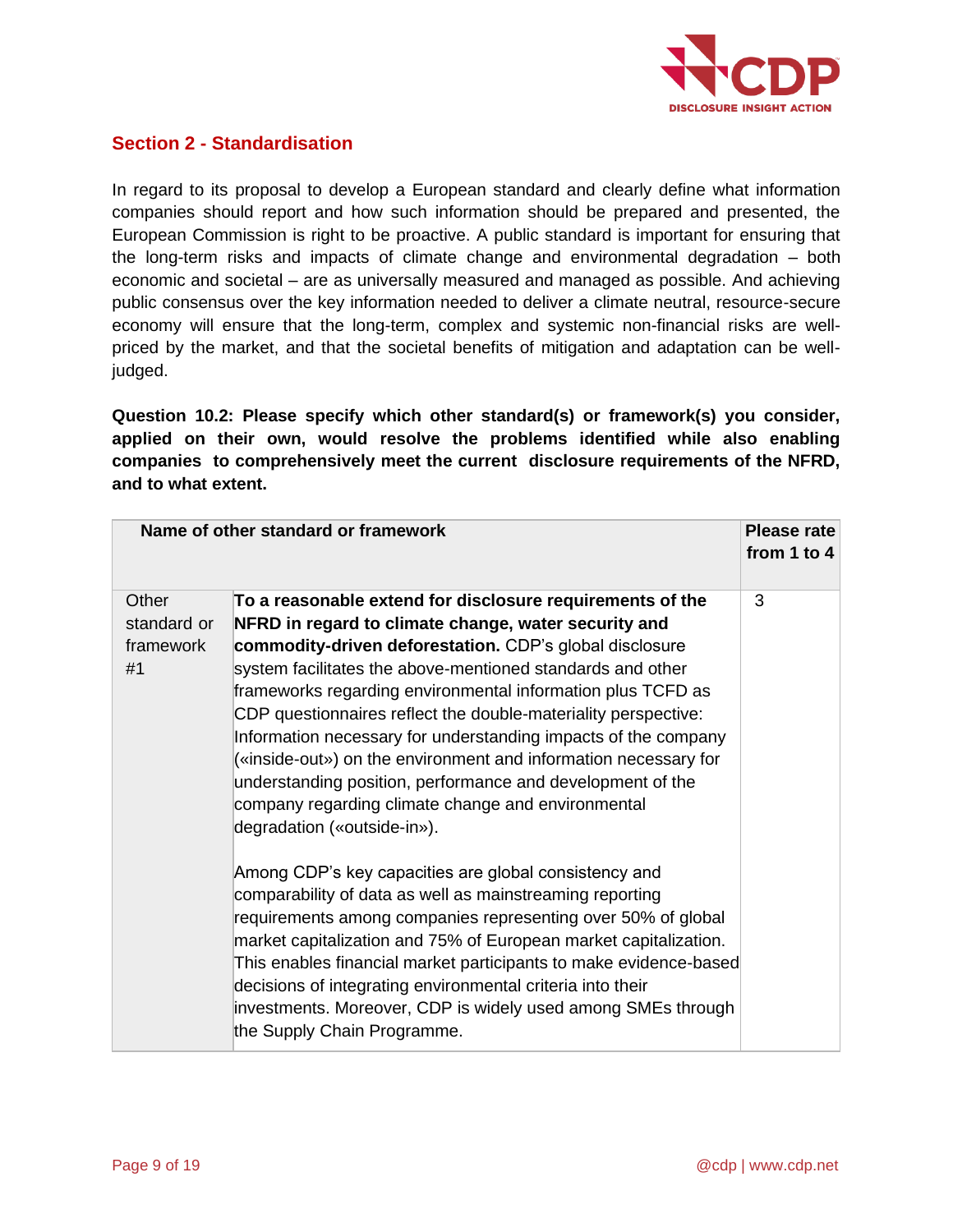

# **Question 13: In your opinion, would it be useful for there to be a simplified standard and/or reporting format for SMEs?**

CDP provides simplified versions of its standardised questionnaires for SMEs. The threshold for eligibility for the minimum questionnaire at "*annual revenue of less than EUR/US\$250 million"*. The exact layout of the minimum vs standard questionnaire can be derived from CDP's [Question Changes and Map document](https://6fefcbb86e61af1b2fc4-c70d8ead6ced550b4d987d7c03fcdd1d.ssl.cf3.rackcdn.com/cms/guidance_docs/pdfs/000/000/480/original/CDP-climate-change-changes-document.pdf?1579626431) (page 20 onwards). Similar documents exist for the [water](https://6fefcbb86e61af1b2fc4-c70d8ead6ced550b4d987d7c03fcdd1d.ssl.cf3.rackcdn.com/cms/guidance_docs/pdfs/000/000/478/original/CDP-water-changes-document.pdf?1579626185) and [forests](https://b8f65cb373b1b7b15feb-c70d8ead6ced550b4d987d7c03fcdd1d.ssl.cf3.rackcdn.com/cms/guidance_docs/pdfs/000/000/479/original/CDP-forests-changes-document.pdf?1518702840) questionnaires.

The general principles by which the questionnaire gets slimmed down from full to minimum version are:

- **Lower level of granularity**
- No sector-specific questions
- No ask for external verification

### **Questions 17 and 18: Which key stakeholder groups should have an interest in and contributing to the elaboration of nonfinancial reporting standards?**

While different stakeholder groups should be involved, we see a need for and benefit of differentiating each stakeholder group's involvement in the process of developing the European non-financial reporting standards along:

- Expertise on the issues and consequently involvement on specific aspects in the standards development process
- **Input driven by private interest versus public interest (for-profit entity or charity)**

**Investors**: The main audience of the NFRD is financial market actors. They are key users of non-financial information in order to invest in line with the European Green Deal and the Paris Agreement and need non-financial information from companies to comply with investor disclosure requirements in interconnected regulations. Investors' view should be given extra emphasis when it comes to location and presentation, accountability framework, and assurance of non-financial information.

**Preparers**: The sustainability departments, but also other departments such as risk management, research and development and purchasing need to ensure that the reporting standards enable and drive internal strategic integration of sustainability and transitioning the business model. Preparers should be given extra emphasis when it comes to the accountability framework, the use value of different indicators for internal management, and on the design of simplified standards for SMEs from a value chain/client (purchasing department) perspective.

**Auditors / accountants**: These stakeholders need to ensure that non-financial information is provided in a way that allow assurance and audits to drive high-quality and efficient verification of non-financial information. Accountants should be given extra emphasis when it comes to enabling preparers via the standards to assess and assign the real costs to negative impact of corporate activities on the environment and to identify ways to reward sustainability and factor it into business decision making.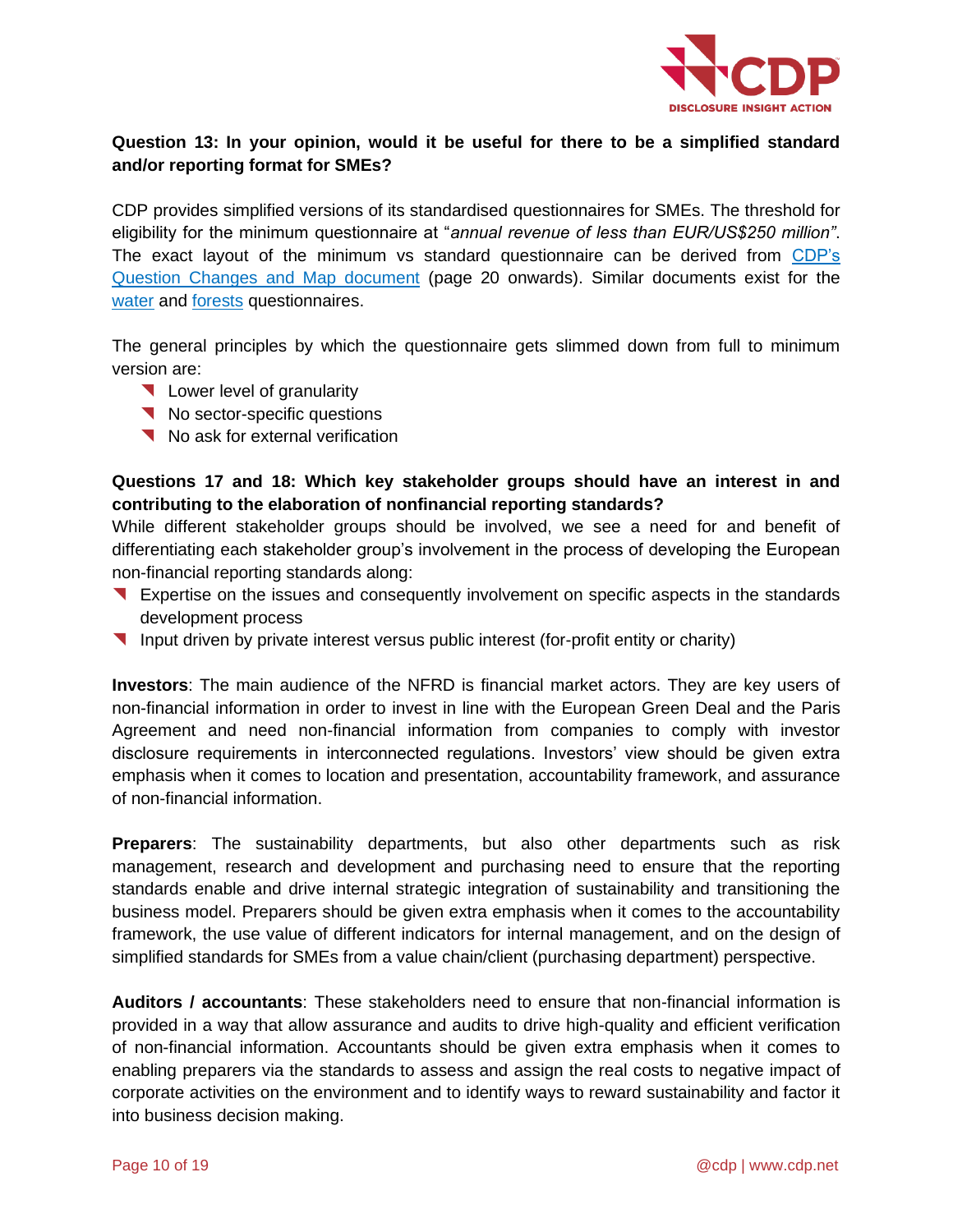

**Civil society representatives / NGOs**: This stakeholder group represents the public interest across environmental, social and governance issues. Expert organizations on the different matters should be given extra emphasis when it comes to the principles and the content of European standards on non-financial reporting. NGOs should also be involved in the governance of the European non-financial reporting standard(s) in order to uphold the public interest and non-financial reporting leading to private sector activities that serve the public good.

**Academics**: Representatives from academia need to ensure that the content and in particular the methodology and metrics that might be specified in the non-financial reporting standard enable science-based measuring of corporate impact against limits of natural resources from a holistic and interdependency perspective.

# **Section 3 - Application of the principle of materiality**

The materiality perspective of the Non-Financial Reporting Directive covers both financial materiality and environmental and social materiality.

CDP questionnaires reflect this double-materiality perspective: Information necessary for understanding impacts of the company («inside-out») on the environment and information necessary for understanding position, performance and development of the company regarding climate change and environmental degradation («outside-in»).

### **We suggest clarifying the concept of 'material' non-financial information along the following considerations**:

- 1. Non-financial and financial materiality are different, complementary concepts, especially regarding audience and time-horizons.
- 2. Materiality needs to be explicitly linked to scientific limits of natural resources from a holistic and interdependency perspective. This could be done by reflecting nonfinancial materiality in the set of forward-looking indicators developed in the standard setting process. (see 'Please provide any comments or explanations to justify your answers to questions 8 to 20', suggestion for involvement of NGOs and academia).
- 3. For achieving the goal of 'shifting the trillions', there are three main aspects: (i) recognizing financial market actors as a primary audience of non-financial information, (ii) clarifying that the concept of financial materiality needs to stem from the 'inside-out' materiality perspective (see point 2), and (iii) strengthening linkages between nonfinancial and financial information and reporting.
- 4. Clarifying that financial materiality needs to build on non-financial materiality can help to avoid that financial materiality does negatively influence the assessment of non-financial materiality; and help preparers to better reflect financial risks and opportunities occurring from non-financial matters.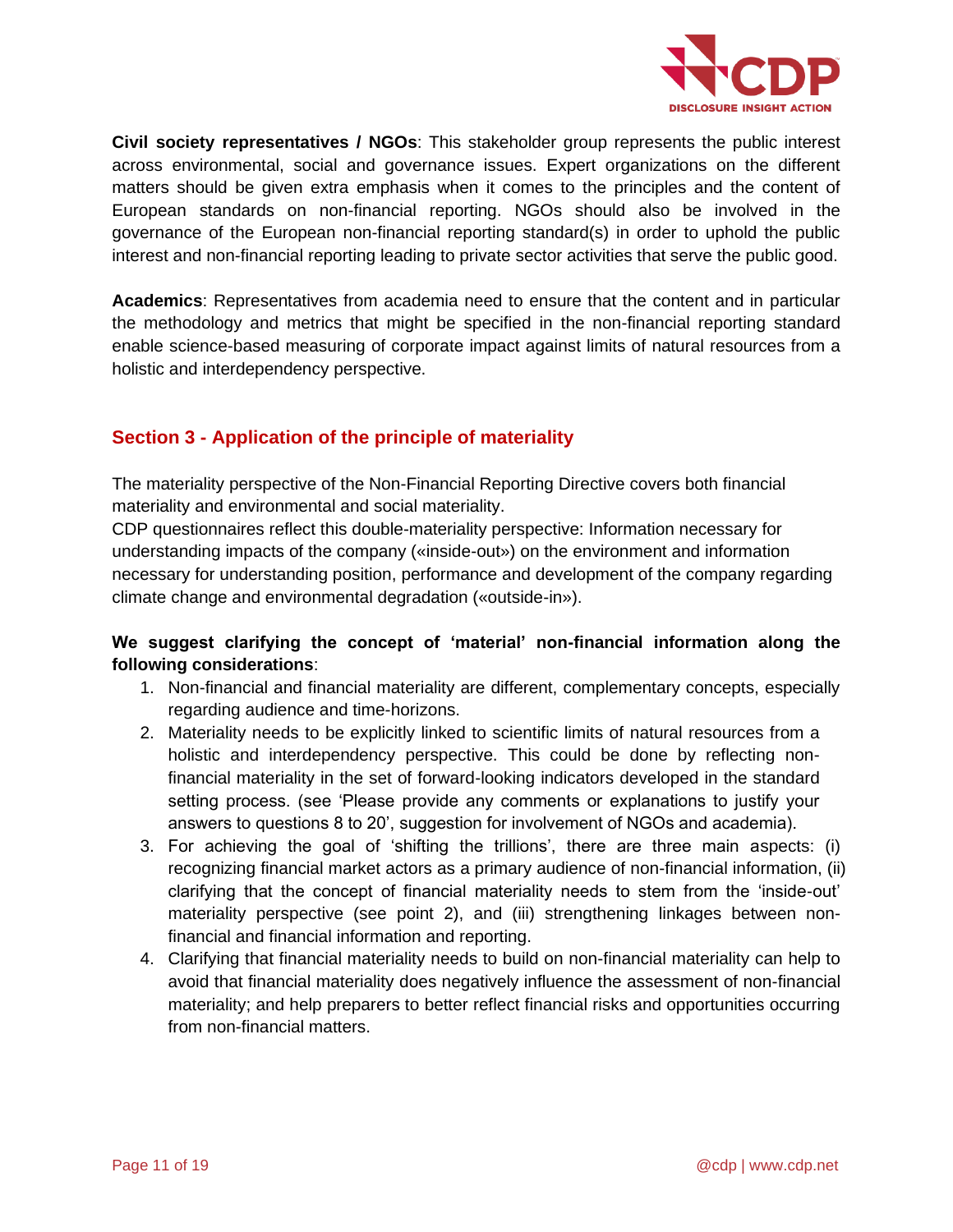

#### **On consideration 2:**

**Rationale for a strong focus on the inside-out perspective:** For many companies, particularly SMEs and inexperienced report preparers, the term "non-financial" statement does not imply disclosing information that is financially material. After all, financially material information must be disclosed separately in financial accounts and management reports. In line with this, evidence from recent disclosures under the NFRD shows that, by and large, companies DO NOT connect non-financial information in their non-financial statements to their current financial performance or position. In 2019, over 700 stock-listed companies in Europe disclosed to CDP have identified inherent climate-related risks with the potential to have a substantive financial or strategic impact on their business.

The NFRD in its current form should not be regarded as an appropriate or even effective tool to strengthen disclosure of non-financial performance on a company's bottom line. To achieve that objective, the Commission needs to consider changing the Accounting Directive to include references to financially material environmental matters over the short and medium term. After all, a double materiality perspective is best considered by preparers of integrated reports, which, in the absence of a regulatory move towards integrated reporting in the EU, most companies in Europe are not.

Therefore, the reporting obligation under the NFRD could be clearer and avoid any form of implied double materiality perspective. Instead, and to implement the double-materiality perspective effectively, the materiality definition of the NFRD should clearly focus on the insideout perspective, i.e. a company's impact on environmental matters, while the materiality definition in the Accounting Directive should be extended to specify the outside-in perspective in regard to financially material environmental matters over the short and medium term. Companies should be incentivized to voluntarily connect financial and non-financial information in their non-financial statements. See more details below.

In the NFRD, the materiality concept should focus on the inside-out perspective (also see Q24 for further details) and must be extended:

### Companies should disclose information **"to the extent necessary for an understanding of the development, performance, position and impact of [the company's] actions and activities on non-financial matters in the short, medium and long term."**

The word "actions" should be added to differentiate from "activities", which could be interpreted as economic activities only (EU Taxonomy Regulation definition). However, companies can take other actions, e.g. introduction of a policy for management incentives to achieve environmental goals, to foster sustainable development. The time periods "short, medium and long term" should be added to support long-term strategic planning and disclosure, and avoid unnecessary short termism in the face of long-term sustainability risks and opportunities.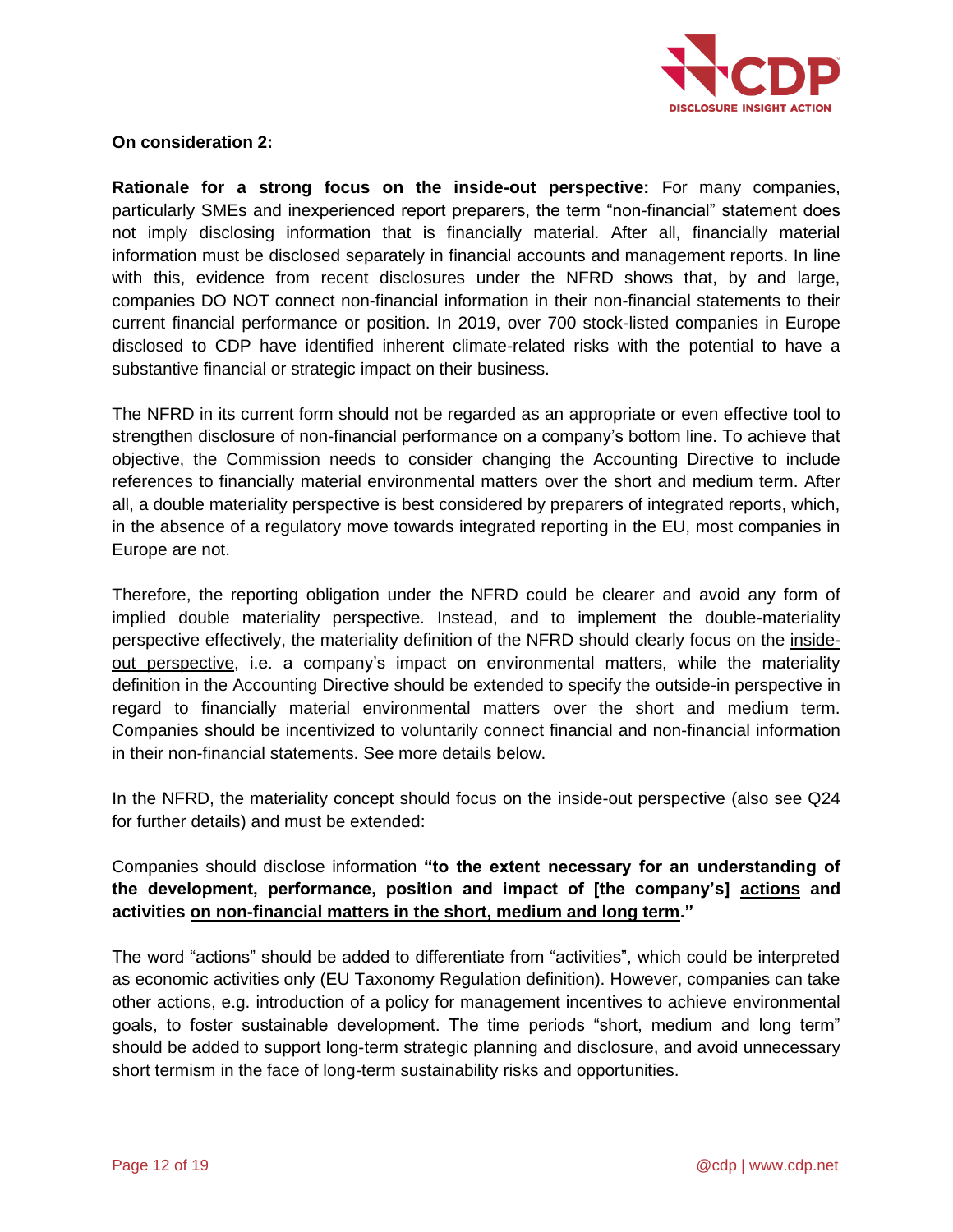

Further guidance should be provided on:

- What is meant by "development, performance, position and impact" with regard to nonfinancial, i.e. for environmental matters. For example, that "performance" means performance against environmental objectives, or "position" means a company's current level of greenhouse gas emissions etc.
- That non-financial matters include EU environmental policy objectives such as EU climate goals, mid- and long-term. Corporate misalignment to these public policy objectives could put a company's license to operate at risk and present a material risk for investors (see the [EU guidelines on reporting climate-related information](https://ec.europa.eu/finance/docs/policy/190618-climate-related-information-reporting-guidelines_en.pdf) where KPIs are linked to EU climate and energy policies).
- As to when to report financial information, particularly revenue and expenditures relating to environmentally sustainable actions and business activities, including EU Taxonomy activities. See further details below.

#### **On consideration 3:**

Certain financial information is relevant in the NFRD. Still, some financial information will be necessary for report readers to understand and compare a company's (future) impact and should be mandatory to disclose. For example, it is important to know the revenues generated from EU Taxonomy activities or related capital or operational expenditures.

The NFRD already makes that connection under Article 1: *"The non-financial statement referred to in the first subparagraph shall also, where appropriate, include references to, and additional explanations of, amounts reported in the annual financial statements.".*

This existing linkage should be strengthened, for example: *"The non-financial statement referred to in the first subparagraph shall also include references to, and additional explanations of, amounts reported in the annual financial statements. This shall apply to revenues from or expenditures in actions or activities related to non-financial matters".*

#### **On consideration 4:**

Such negative influence is that the financial materiality concept can be used by companies for avoiding reporting on issues which are not considered "material". For example, some companies do not report on the deforestation-risk commodities they source as they consider the financial risks to be negligible, however, the volumes they source are big enough to have a detrimental environmental impact. If they were to correctly apply the double materiality principle, i.e. also taking into account in similar fashion the impact of their activities on the environment as stand-alone determinator, they would probably not come to this conclusion.

For this reason, CDP guidance for companies e.g. tells them not to exclude emission sources just for the reason of "immateriality": Relevance of emissions should not be limited to sustainability topics that have a significant financial impact on your organisation, or "materiality" (see [CDP guidance to companies\)](https://guidance.cdp.net/en/guidance?cid=13&ctype=theme&idtype=ThemeID&incchild=1µsite=0&otype=Guidance&tags=TAG-646%2CTAG-605%2CTAG-600).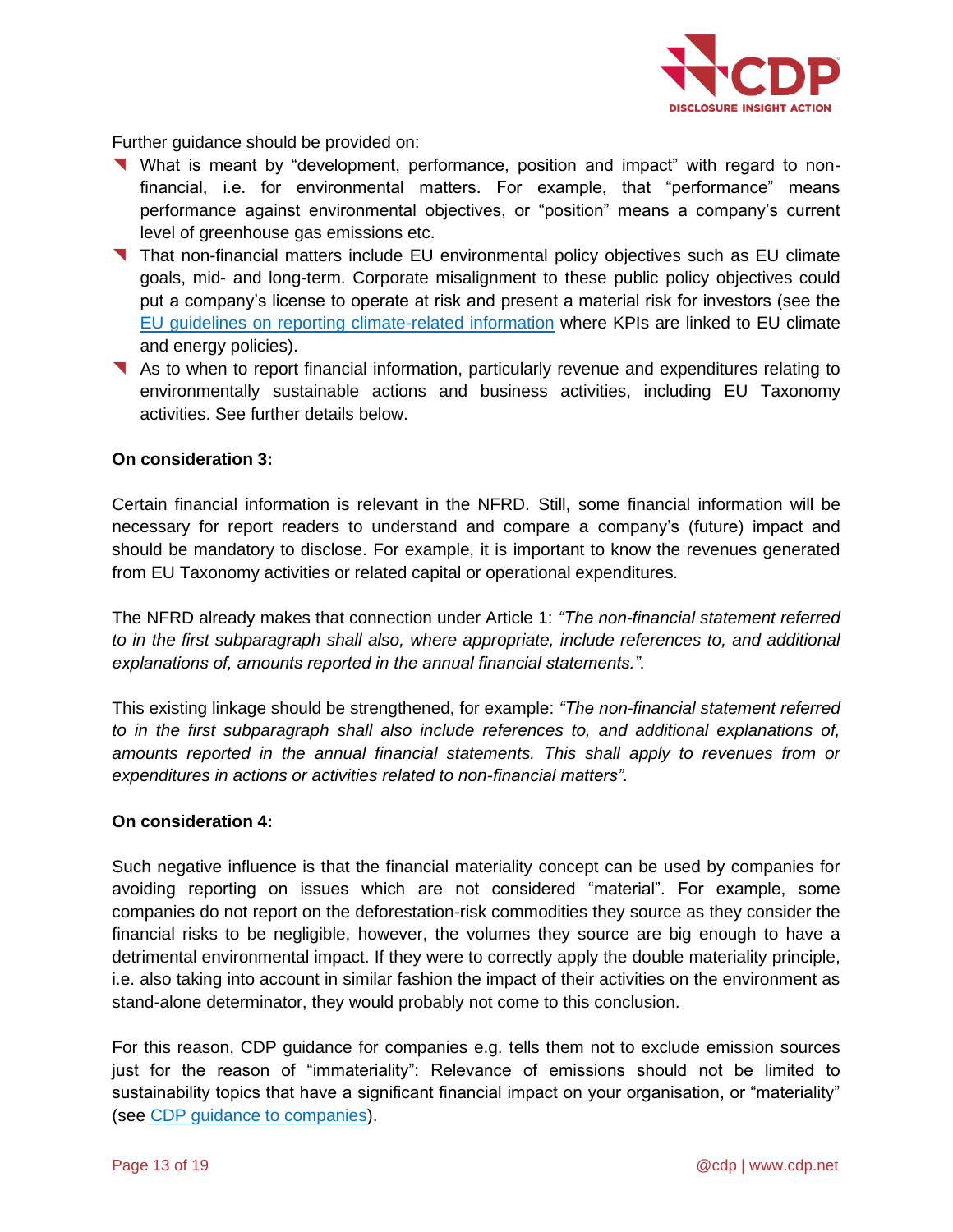

# **Section 4 - Assurance**

### **Question 26: Should EU law impose stronger assurance requirements for non-financial information reported by companies falling within the scope of the NFRD?**

CDP encourages the verification/assurance of information disclosed in the questionnaire. CDPaccredited third-party verification and assurance providers can help companies to disclose accurate data and improve internal processes. Because of the widespread use of CDP corporate scores on financial markets, companies within CDP's highest level of scoring must submit external verifications for their data on GHG emissions.

To ensure that the third-party verification activities undertaken by companies are broadly comparable, CDP requires verification to be completed in accordance with recognised verification standards. These standards must have a common set of attributes which are set out in the criteria below. Any third-party verification standard referenced in a company's submission to CDP will be assessed against these criteria to determine acceptability. Note that "Agreed upon procedures", "pre-assurance" or internal verification is not accepted as verification under the CDP scoring methodology.

To be awarded Leadership points for verification in 2020, at least 70% of Scope 1 emissions and 70% of Scope 2 emissions must be verified. The 70% refers to the total emissions within the reporting boundary, and there must also be no relevant exclusions from the reporting boundary for Leadership points to be awarded. Leadership points for Scope 1 and Scope 2 verification must have been awarded for a company to get the highest score of "A" and be included in the "A list". To be awarded Management points for verification in 2020, the statement can cover any proportion of emissions within the reporting boundary. For Scope 3 verification in 2020 Management points will be awarded for any proportion of emissions verified. To ensure that the third-party verification activities undertaken by companies are broadly comparable, CDP requires verification to be completed in accordance with [recognised verification standards.](https://www.cdp.net/en/guidance/verification)

Finally, through the nature of the CDP reporting system, investors are enabled to hold companies accountable for the correctness of their disclosures, including – in many cases – their disclosures of past years.

## **Question 27: If EU law were to require assurance of non-financial information published pursuant to the NFRD, do you think that it should require a reasonable or limited assurance engagement on the non-financial information published?**

Currently, CDP does not differentiate between limited and reasonable assurance within the CDP scoring methodology. CDP wants to continue to allow the flexibility of both levels of assurance being accepted allowing companies to select what makes sense for their business, the purpose of the verification and previous practices in the company. CDP also accepts different verification standards and those can use different terminology in relation to levels of assurance, therefore limiting verification requirements to a particular level of assurance might not always be comparable. However reasonable and high assurance will always provide a higher level of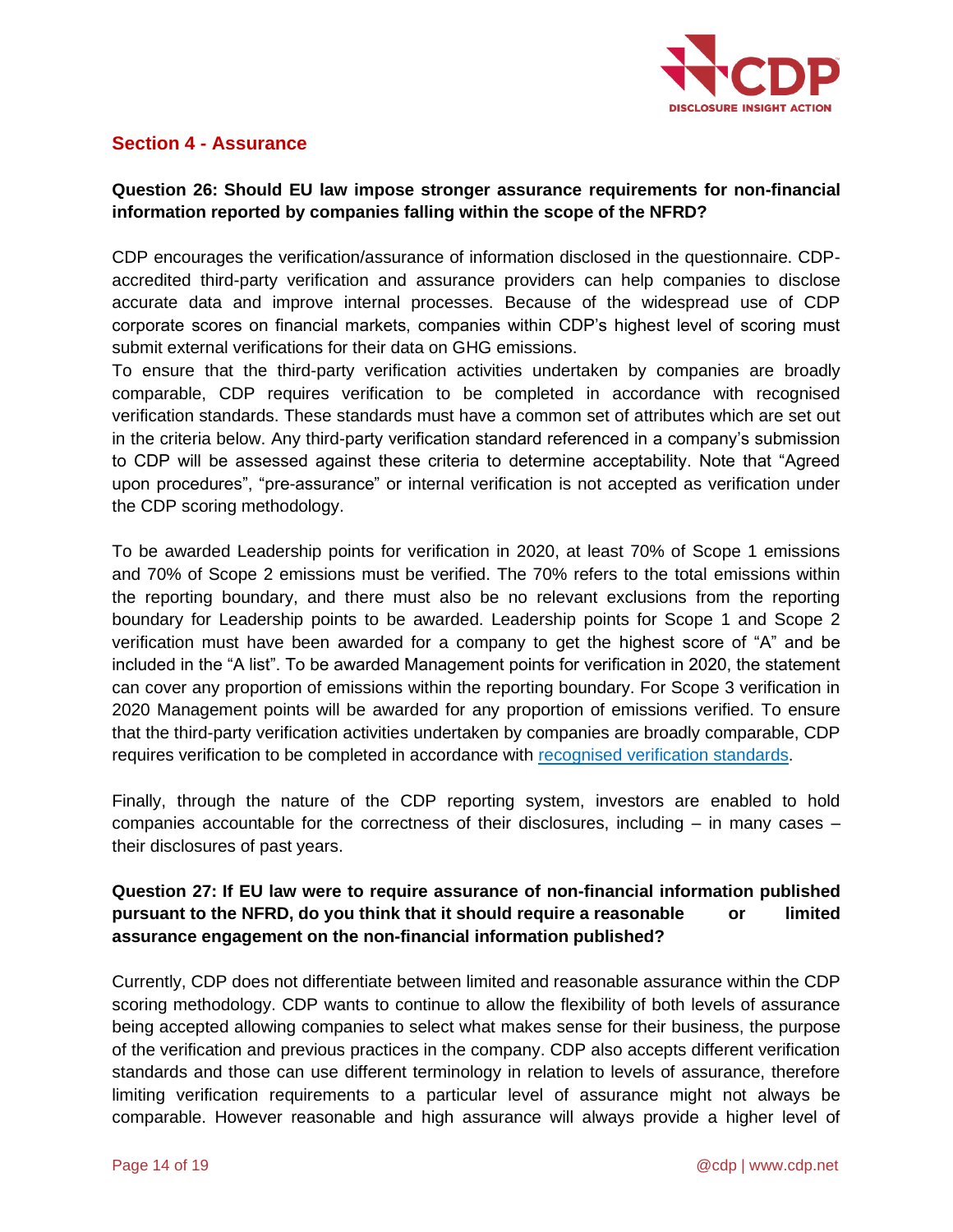

assurance than limited and moderate assurance. CDP will continue to monitor and review its approach to different [levels of verification in 2020.](https://b8f65cb373b1b7b15feb-c70d8ead6ced550b4d987d7c03fcdd1d.ssl.cf3.rackcdn.com/cms/guidance_docs/pdfs/000/000/490/original/CDP-and-verification-partners-FAQ.pdf?)

### **Question 30: If assurance of non-financial information was required by EU law, do you think that assurance engagements should be performed based on a common assurance standard?**

CDP requires companies' external emission verification to follow an accepted standard (see [list](https://www.cdp.net/en/guidance/verification)  [of accepted standards\)](https://www.cdp.net/en/guidance/verification). It needs to be ensured that external assurance follows a standard that has been assessed to be solid and trustworthy, but that it does not necessarily have to be only one and the same framework.

# **Section 5 - Digitalisation**

# **Question 35. Please provide any other comments you may have regarding the digitalisation of sustainability information:**

Improving the flow of non-financial information and reducing transaction costs through digitalization is highly important.

It would greatly reduce access costs for investors and ESG rating agencies, so that work could focus more strongly on interpreting the data and engaging with companies on non-financial issues.

In order to save time and costs and to build on existing work, the CDP disclosure system – as the only corporate environmental reporting system and operating under a charitable mission –, can be used to channel corporate environmental information to and/or to operate as part of the EU's single access point for non-financial information.

Digitalization would also allow other relevant stakeholders to access and use relevant corporate non-financial information easier. The opportunities are countless such as for:

- Cities (e.g. issuing green bonds)
- Statistical institutions (e.g. interconnecting with macro-economic indicators)
- Governments (e.g. using private sector information for national-level modelling and monitoring)
- Environmental agencies (e.g. comparing physical climate risk maps with similar risks reported by businesses in same region)
- Academia and NGOs (e.g. performing research projects)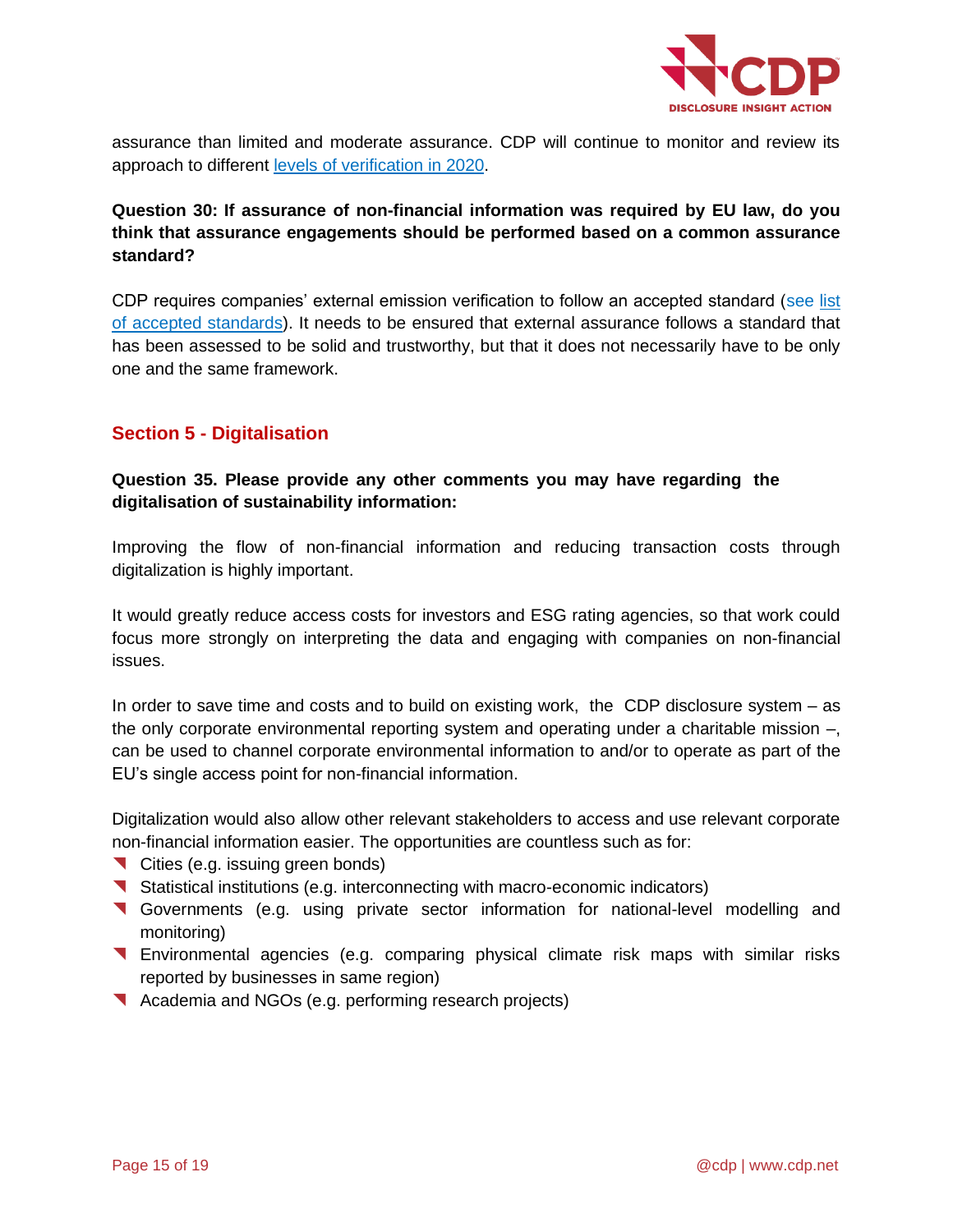

# **Section 6 - Structure and location of non-financial information**

#### **Question 38.1 Please provide any comments regarding the location of reported non-financial information:**

Irrespective of whether a company sees non-financial information as financially material or not, non-financial information should have the same status as financial information.

A switch in mindset is necessary. By creating a level playing field of information, corporate managers will learn and adopt the notion that business is embedded in society and nature and that sustainable development is a precondition for long-term business success.

To make the information usable for investors and to hold companies' boards accountable for their performance regarding environmental matters, there needs to be a requirement that all financially material climate and other natural capital information is published in mainstream financial reports, as recommended by the TCFD, and not in separate non-financial reports nor in internal management reports. Management reports can be used as an internal tool to demonstrate a company's performance for certain segments, yet it cannot replace the mandatory external financial reports, in which standards have to be kept and in which environmental matters should be integrated.

While reporting is necessary to support efficient and resilient markets, inconsistency can cause additional burden and therefore unnecessary costs to report preparers.

Reference to established frameworks and guidance can further increase consistency, as well as market best practice, to support the preparation of the reports.

To help investors make well-informed decisions, monitor and analyse relevant risks, and price long-term risks and consider opportunities - specifically those arising from the move towards a sustainable and climate friendly economy - a harmonisation of member states' non-financial ESG reporting requirements is crucial. The structure of the TCFD should be the mandatory frame to create more coherence and consistency on disclosure across the 4 components.

#### **Section 7 - Personal scope (which companies should disclose)**

**Question 42.1 If you consider that there should be a specific competent authority in charge of supervising non-listed companies' compliance with the obligation of disclosing non-financial information, please specify who in your opinion should carry out this task (National Competent Authorities, European Supervisory Authorities, other...) and how.**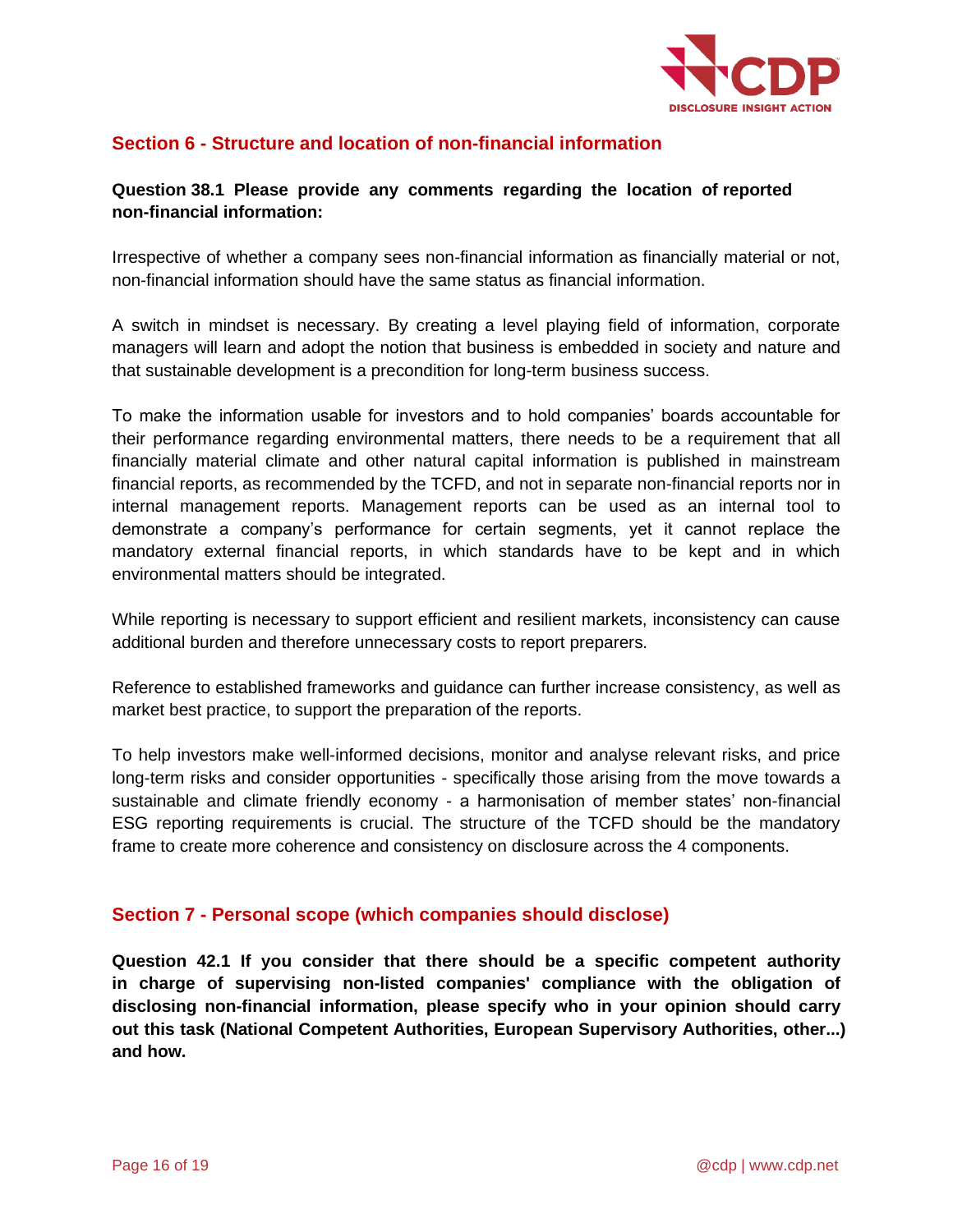

Supervision of non-financial information by National Competent Authorities should be ensured at the same level as for financial information, in order to provide authoritative feedback to corporate report preparers.

Separate reports that include non-financial information also hinder appropriate supervision because they are out of the legal mandate of the National Competent Authorities, whose mandate over periodic reports is limited to the annual and semi-annual financial reports (which include the management report).

Supervision by NCAs should be strengthened and is already overseen by ESMA whose last enforcement report stated that during 2019, European enforcers undertook 937 examinations of non-financial statements. Such examinations led to 95 enforcement actions, causing an action rate of 10%. The overwhelming majority of actions were requiring the issuer to make a correction in a future non-financial statement on one or several areas.

It is important to underline that further clarification within the issues to be disclosed on within the text of the Directive will help strengthen and improve further supervision and enforcement activities.

# **Section 8 - Simplification and reduction of administrative burdens for companies**

While the question whether SMEs experience too high reporting burden through being asked to report to larger companies is understandable, it is not the right question to ask. Reporting is a necessity for companies for thorough internal management and an opportunity for companies to attract long-term investments by showcasing their transition to a more sustainable business model. Disclosure helps companies get ahead of regulatory and policy changes, identify and tackle growing risks, and find new opportunities for action that their investors and customers worldwide are demanding.

There are tangible business benefits to be gained from responding to investor and purchaser's requests for disclosure:

- **Protect and improve a company's reputation** building trust through transparency and respond to rising environmental concern among the public
- Boost competitive advantage gain in a competitive edge when it comes to performance on the stock market, access to capital and winning tenders
- Get ahead of regulation preparedness for likely mandatory environmental reporting rules
- Uncover risks and opportunities identifying emerging environmental risks and opportunities that would otherwise be overlooked, to inform data-driven strategy
- Track and benchmark progress benchmark environmental performance against industry peers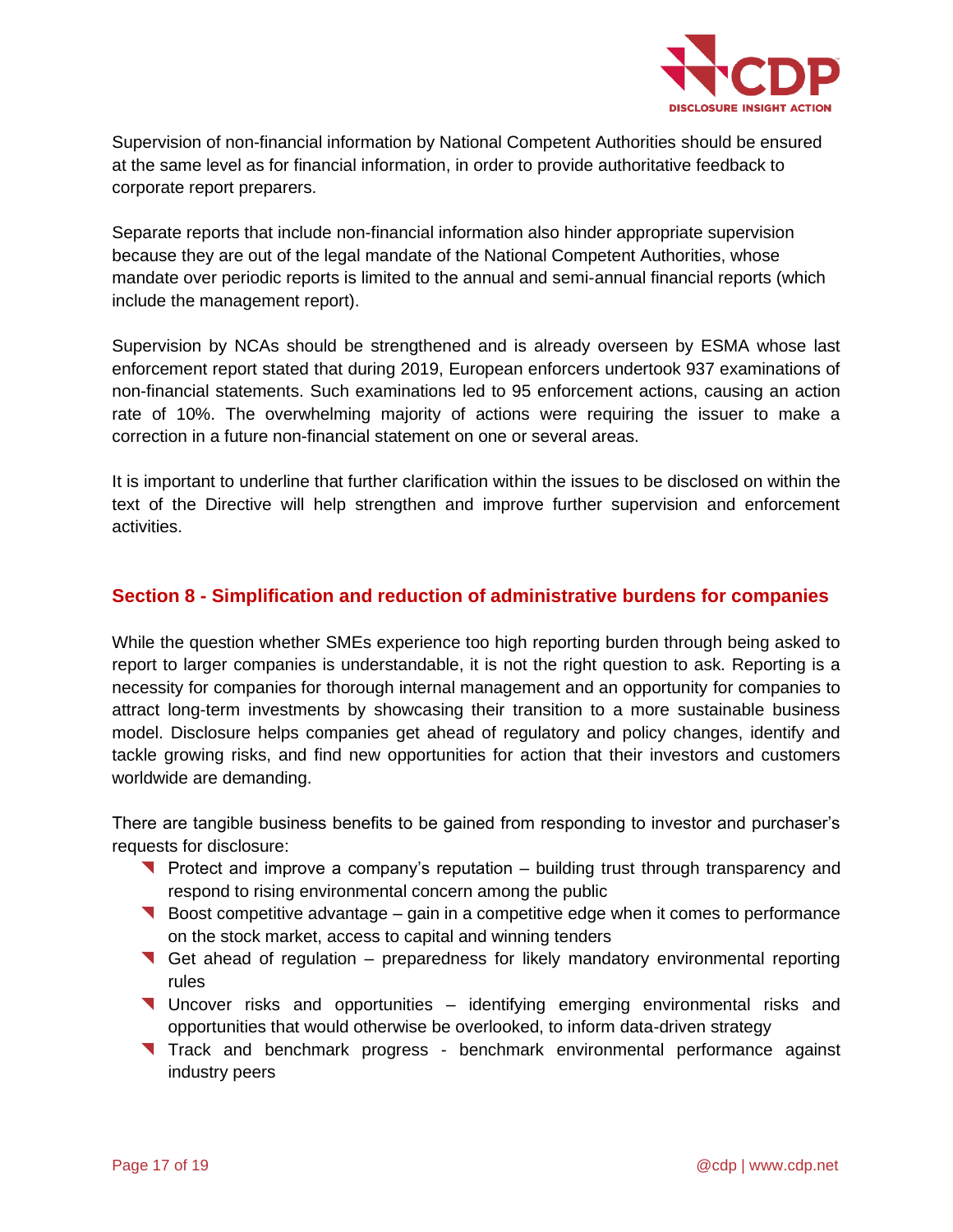

CDP has identified \$20.2bn worth of monetary savings associated with emission reduction activities by companies that respond to the climate change questionnaire through the supply chain program. Translated to the context of the NFRD, the rationale for leveraging corporate disclosure has a clear benefit. Concrete examples of the cost savings of reporting are most evident throughout supply chains. Confronted with the risks of disruption from climate change, water insecurity and deforestation, in 2019 more than 1.700 European companies disclosed data through CDP's climate, water and/or forest questionnaire after called upon by their clients (purchasing departments of corporates). The result was quite extraordinary: French and German suppliers alone report saving 50 million tonnes of CO2e and over \$1 billion from initiatives implemented in 2017. Even without a direct request from investors or purchasing companies, almost 60 companies in Europe are disclosing data via CDP's disclosure platform voluntarily, to be able to attract investments and to improve their reputation.

Supply chain emissions on average are 5.5 times greater than operational emissions. It's clear that to take meaningful action, companies must leverage their purchasing power, and collaborate with their supply chains. Supplier's ambition often lags behind the buyers' ambitions. This inaction generates corporate risk. Thus, there is no alternative to tackling sustainability issues throughout entire supply chains and thus the questions that needs to be asked is how it can be ensured that suppliers benefit from climate and environmental reporting. Especially, suppliers benefit from reporting when they have a competitive and/or financial advantage. CDP data show that globally 52% of suppliers have already integrated climate change into their strategies. Further, 23% of suppliers are engaging with their own supply chain to reduce emissions. Not to mention the huge water footprint of manufacturing and extractive industries or impact on forests by agriculture.

With the global economy set to triple by 2050, supply chains are more important than ever to meet decarbonization targets. In most sectors, SMEs have multiple clients which means that the reporting is done once to respond to the reporting need of several large companies. In 2019, on average, one supplier company received the same disclosure request by 55 large companies through CDP. This is the result of harmonized reporting requirements – in this case the CDP climate change questionnaire that is the same for all companies, suppliers and stock-listed companies – which create competitive advantage for suppliers for a good climate performance which compensates the reporting effort.

A [2015 cost-benefit analysis by KPMG,](https://atlas.kpmg.de/api/assets/content/public/knowledge-center/download-klimareporting-mehr-wert-1498064136727.pdf) on behalf of WWF and CDP, shows that while companies have a significant cost factor in resources, such as human resources, IT and alike to conduct environmental reporting, the benefits of disclosing weight out these costs. There are some sectors in which the benefits are higher than in other sectors, and also larger companies generally have higher benefits than smaller companies. However, the study also suggests, that reliable information and support on how to implement environmental reporting reduces the costs factor, as well as the learning effects over time. Also, clear signals from financial market participants and transparent communication risk analyses and the resulting pricing, can increase companies' direct benefits from reporting.